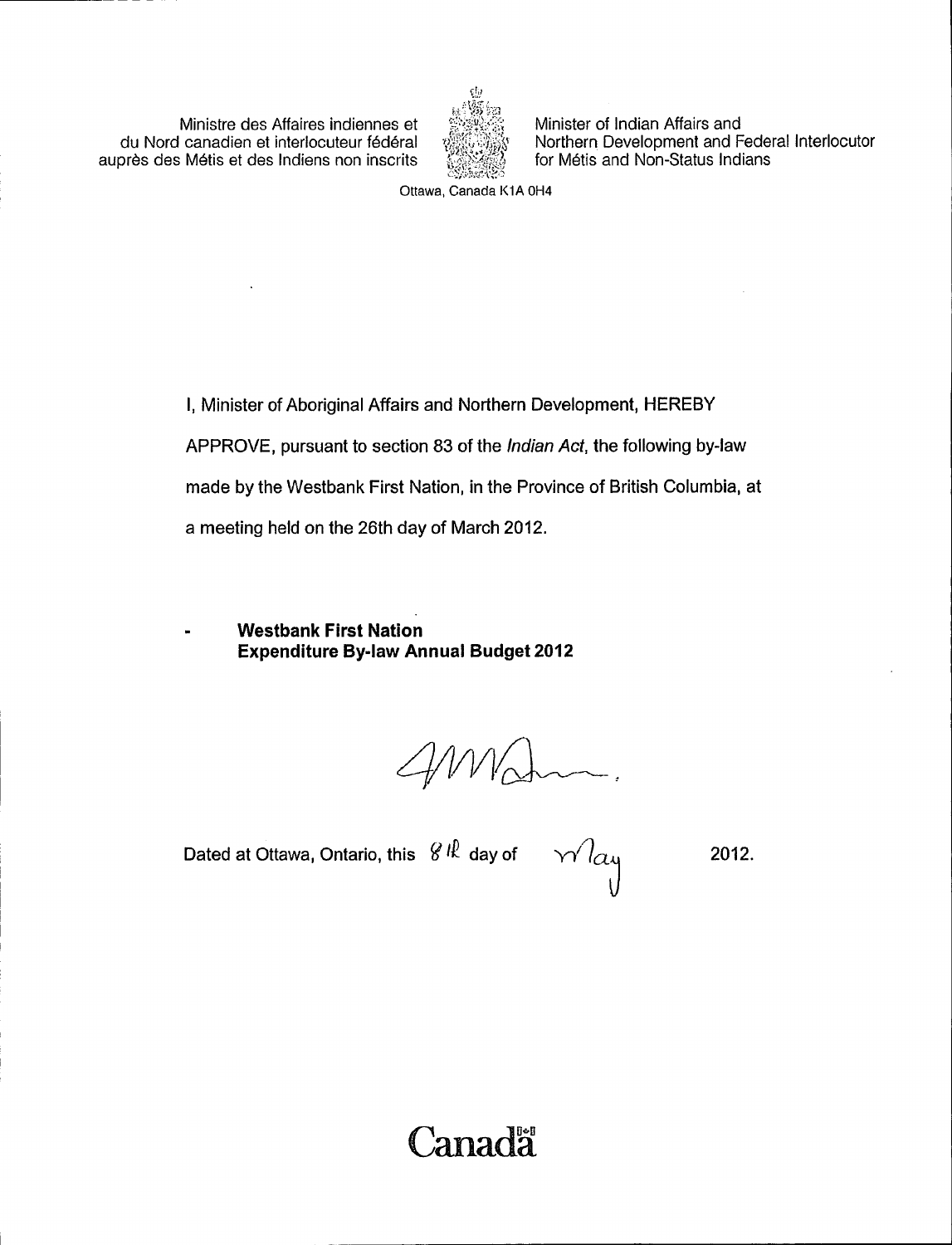### WESTBANK FIRST NATION

### Bylaw No. 12 -TX -01

## BY -LAW TO AMEND THE WESTBANK FIRST NATION TAXATION EXPENDITURE By -law, 1995, PASSED BY CHIEF AND COUNCIL THE 6'" DAY OF JUNE 1995 AND BY THE MINISTER OF INDIAN AFFAIRS AND NORHTERN DEVELOPMENT ON THE 24'" DAY OF OCTOBER, 1995.

## WHEREAS:

The Westbank First Nation Expenditure By-law, 1995 was passed by Chief and Council of the Westbank First Nation in the best interest of the Band, as a by-law in accordance with section 83(2) of the Indian Act for the purpose of the expenditure of monies collected by the Westbank First Nation pursuant to Westbank First Nation Property Assessment and Taxation enabling by -laws as approved by the Minister, in accordance with section 83(1) of the *Indian Act*; and

## WHEREAS:

Pursuant to Section 3.2 of the Westbank First Nation Taxation Expenditure By-law 1995, on or before June 30 of each Fiscal Year, the Westbank First Nation Council will prepare the Annual Budget and will by by -law add the Annual Budget as a schedule to the enacted Expenditure By -law; and

#### NOW THEREFORE BE IT HEREBY RESOLVED THAT:

The Westbank First Nation Council enacts the following amending By -law.

### Short Title

This amending by-law may be cited as the "Expenditure By-law Annual Budget 2012".

- 1. That the following Schedule Expenditure By-law Annual Budget 2012 shall be added to the Westbank First Nation Taxation Expenditure By -law 1995;
- PASSED AND APPROVED by the Westbank First Nation Council at <sup>a</sup> duly convened meeting of the Westbank First Nation Council held at the Westbank First Nation Administration Office, Kelowna, British Columbia, this  $\mathcal{A}\epsilon\hbar$  day of  $\mathcal{M}$   $\mathcal{CN}$  2012.

oretta Swite-Ghostkeeper

Councillor Lorrie Hogaboam

Councillor Michael De Guevara

Councillor Mick Werstuik